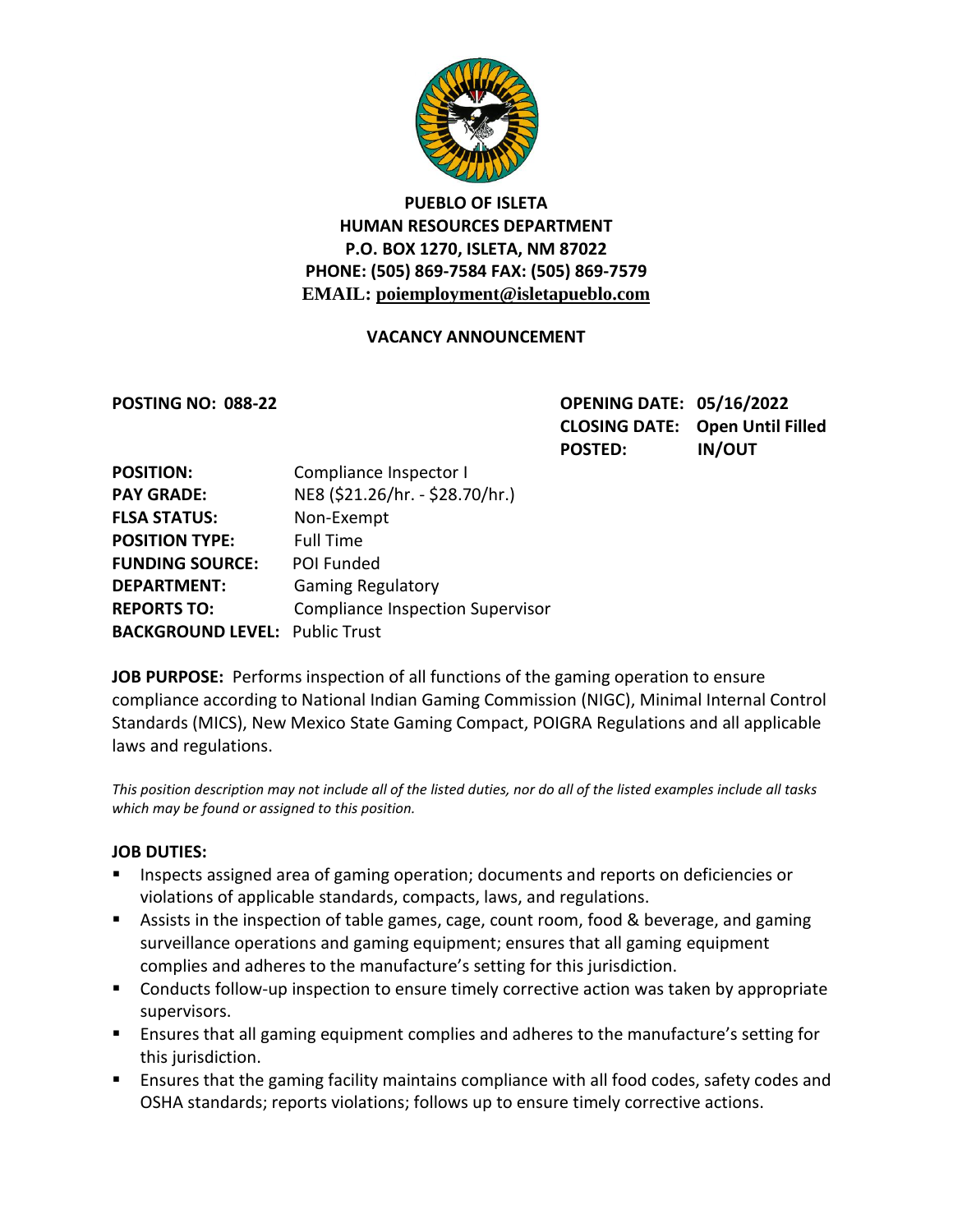- **Monitors and ensures the proper installation of gaming devices or replacement of EPROM** chips; ensures the integrity of casino software and gaming devices.
- Communicates and resolves slot machine compliance concerns and violations with designated personnel.
- Maintains and updates investigative reports, records and logs; prepares a variety of reports and submits reports of findings to the Lead Compliance Inspector.
- Recommends proposed operating procedures designed to improve the efficiency or security of a particular department and recommendations.
- Maintains confidentiality of all privileged information.
- **Performs other duties as assigned.**

# **SUPERVISION RESPONSIBILITIES:** N/A

## **MINIMUM QUALIFICATIONS/REQUIREMENTS:**

- High School Diploma or GED.
- Three years' experience in gaming facility inspection, law enforcement or other regulatory environment; or equivalent combination of education and experience.
- Valid New Mexico driver's license with ability to meet Pueblo of Isleta liability insurance requirements and maintain eligibility for insurance.
- **Must pass background check for position.**
- **Must be able to comply with the Pueblo of Isleta Drug Free Workplace policies.**

# **KNOWLEDGE, SKILL AND ABILITY REQUIREMENTS:**

- Knowledge of traditional form of government and Pueblo customs and traditions.
- Knowledge of the functions and structure of the Pueblo of Isleta.
- Knowledge of federal, state, and Indian gaming regulations.
- Knowledge of business English, proper spelling, grammar, and punctuation, and basic arithmetic.
- Skill in operating various word-processing, spreadsheets, and database software programs in a Windows environment.
- Ability to communicate effectively in the English language, both verbally and in writing.
- Ability to interact and maintain good working relationships with individuals of varying social and cultural backgrounds.
- **Ability to maintain confidentiality.**
- Ability to analyze situations and adopt appropriate courses of action.
- Ability to handle multiple tasks and meet deadlines.
- Ability to work independently with minimal supervision.
- **Ability to learn or knowledge of hi-tech based slot machine software programs.**
- Ability to work extended hours, weekends, holidays and various shifts as scheduled.
- Ability to define problems, collect data, establish facts and draw valid conclusions.

## **PHYSICAL DEMANDS:**

- Talk, hear sit, stand; use hands to handle objects, equipment, controls and reach with arms and hands.
- **Position requires frequent lifting of 25 lbs.**